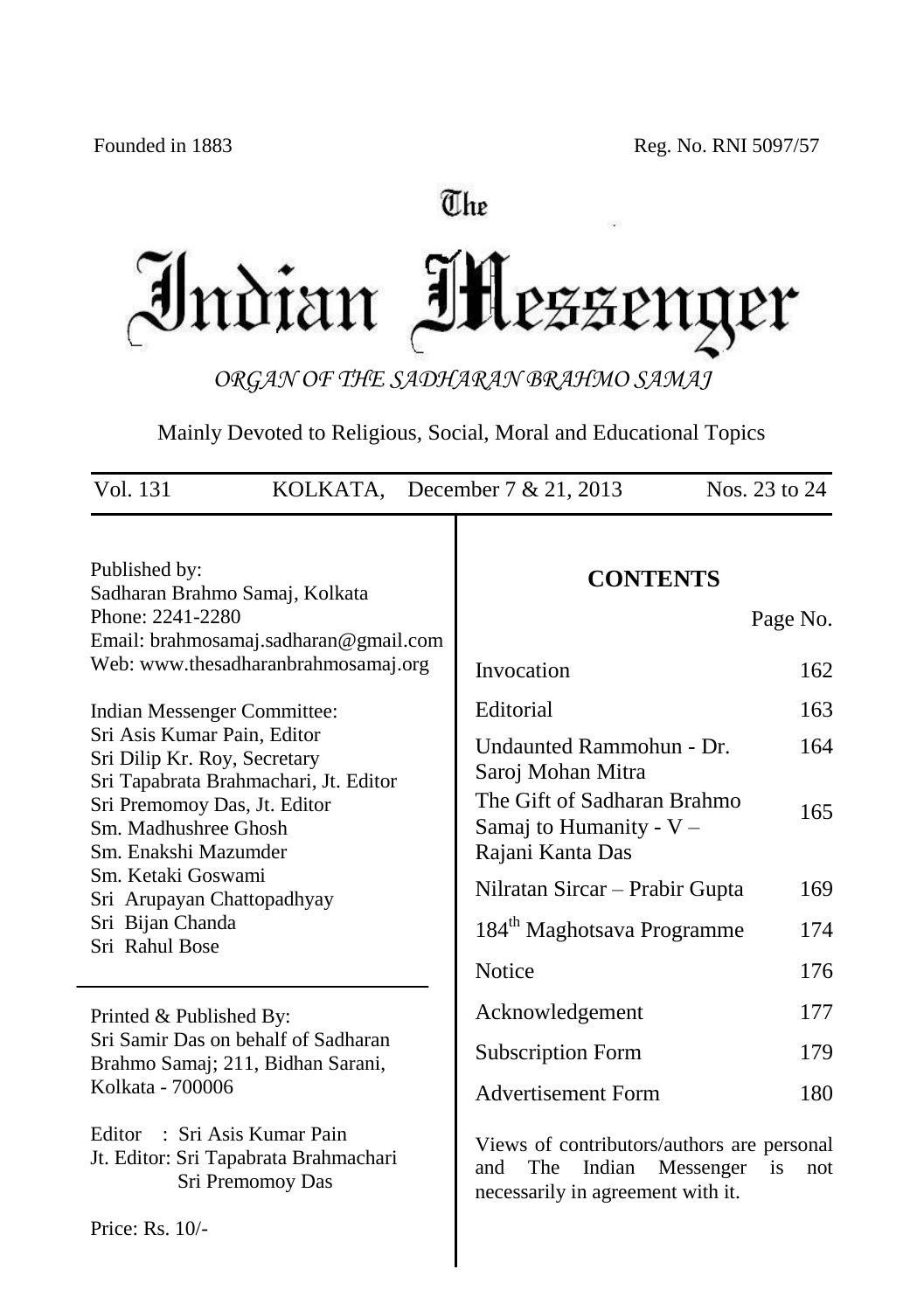# **INVOCATION**

O Lord, I pray that Thou be kind to me, pour Thy grace into my heart and be my resting place for ever and ever None else can guide me to that joy, blessedness and peace.

 *- Tukaram*

\* \* \* \* \*

The most important lesson that man can learn from his life is not that there is pain in the world, but that it depends upon him to turn it into good account, that it is possible for him to transmute it into joy.

 *- Rabindranath Tagore*

\* \* \* \* \*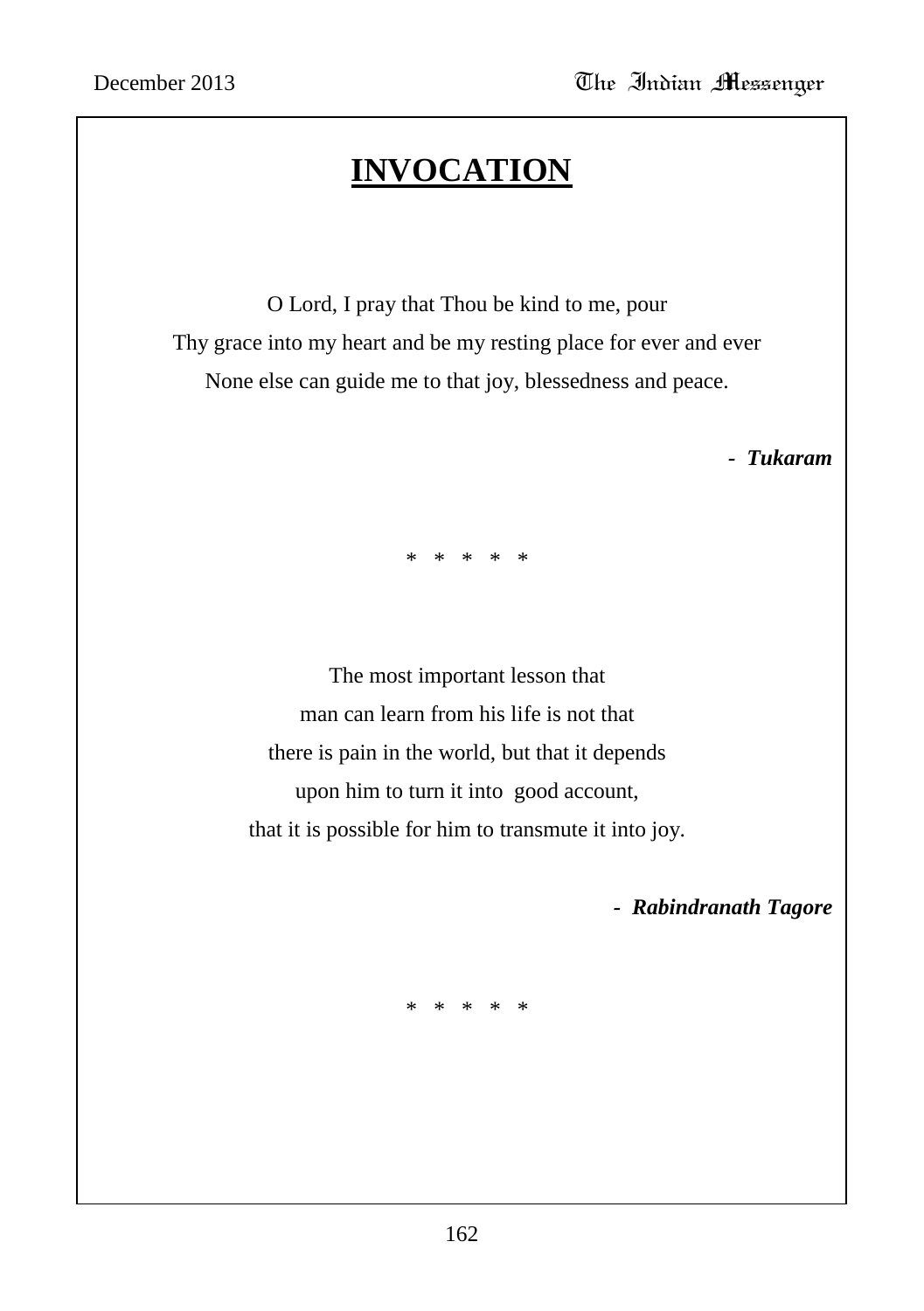### **Editorial**

The month of December marks the end of another calendar year. Time to reflect on your earthly loss or gain, our achievements and failures during the passing year if we so want. Likewise It is time to ponder over our action plan, if any, and our expectations during the coming year. Or, should we merely drift along from one day to another? Do we have any choice? In this connection I would like to mention what the great Vedantist Ramana Maharshi had told one of his disciples. The disciple had asked him whether men had any freedom of action on earth or merely bound the forces of nature. Maharshi replied that God has given us only one option- whether we would like to identify ourselves with our body or with our soul. To the extent we try to identify ourselves with our Creator we would be liberated from the bondage of body and mind and our soul will reach out to Him. Difficult? Yes, but it is worth trying and this could be our New Year pledge.

The month of December reminds us of the birthday of one of the world"s greatest saints, seers martyr Jesus Christ. The world celebrates his birthday, the 25th December every year.

We, also pay our deep regards to the great soul.

The office precincts of Sadharan Brahmo Samaj is gradually taking a new look for the better. The old murky appearance is being replaced by a bright and cheerful decor. It looks more specious and well-arranged. Our thanks to the Samaj executives and staff.

The month of January is also precious to all people of The Brahmo faith. The 184th "Maghotasava" is approaching and its preparations are on. All of us, young and old are happily waiting for arrival of Utsava days.

The month of December also calls to mind of all Brahmos the memorable  $7<sup>th</sup>$  Pous  $(23<sup>rd</sup> December)$  the date on which Debendranath Tagore with 20 of his associates joined in undergoing a formal ceremony of initiation at the hands of Pandit Ram Chandra Vidyabagish. A day when the first step was taken towards converting the Brahmo Samaj into a spiritual fraternity 170 years ago.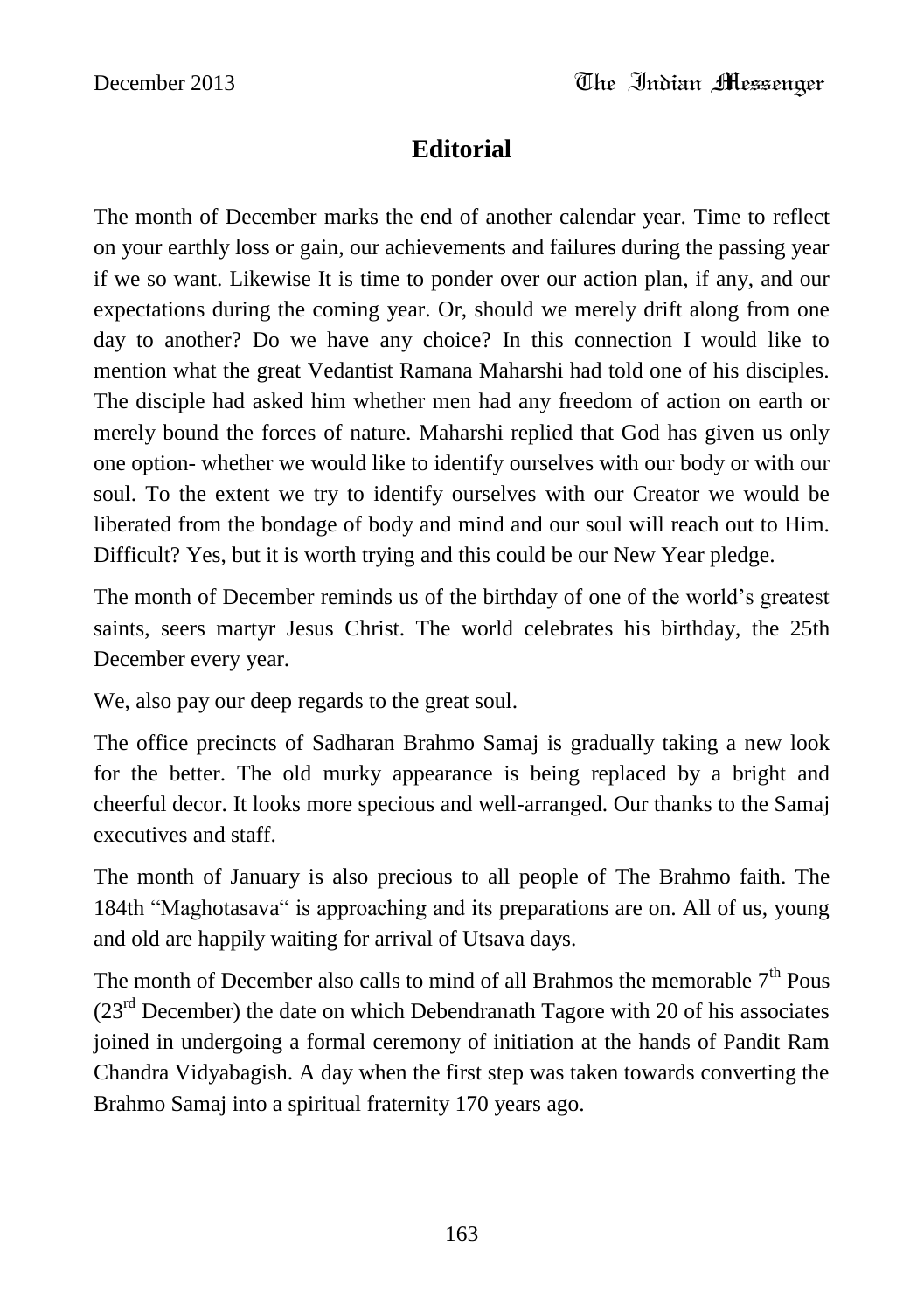#### **Undaunted Rammohun**

Dr. Saroj Mohan Mitra

This neglect was not only among the non-Brahmos. Even the Brahmos did not show any inclination. Krishna Kumar Mitra worte in his autobiography, "when I came down to Calcutta in 1871 after passing my entrance examination I would never hear Rammohun"s name from any Brahmos." It was Mary Carpenter, a foreign lady who lifted us out of their shame. In 1866 it was who first spoke us about Rammohun and his last days. Mary Carpenter visited India four times before she passed away in 1885.

The book written by Mary Carpenter was not a complete biography. There was a discussion of the necessity of Rammohun"s biography at Sadharan Brahmo Samaj (1880). It was Nogendranath Chattopadhya who first wrote a complete biography of Rammohun in Bengali 1884. Miss. Dobson Collet conducted an extensive research and attempted a full biography of Rammohun. She died (27th march, 1894) before she could complete the book. Her book was first published in the year 1900. The book is considered to be a full biography of Rammohun. But even this book contain many technical errors and sufer from incompleteness. Dilip Kumar Biswas and Pravat Chandra Ganguly duly edited this biography and published it . Its first edition come out in 1988 .At present this edition is considered to be an authorative book.

Be that as it may, we find that even after Rammohun"s demise an attitude of indifference and disregard towards him prevailed for a long time.

In the journal named The Oriental Observer published on 7th march, 1847 a new item that ran as under.

""The Hindu *Dharmochandrodya*" a native journal is started to defeat, it is said, the exertions of that sect of the Hindu community knows by the name Brahmos".

Before that on 9th February of the same year, Sanatan Pandit's started another publication "Durjan Daman Maha Nabami" (Mahanabami to crush the wicked). They said that "Durjan Daman Mahanabami" had been brought out to suppress the wicked and irreligious man. Here a reference should be made to the anti Brahmo "Dhrama Sabha".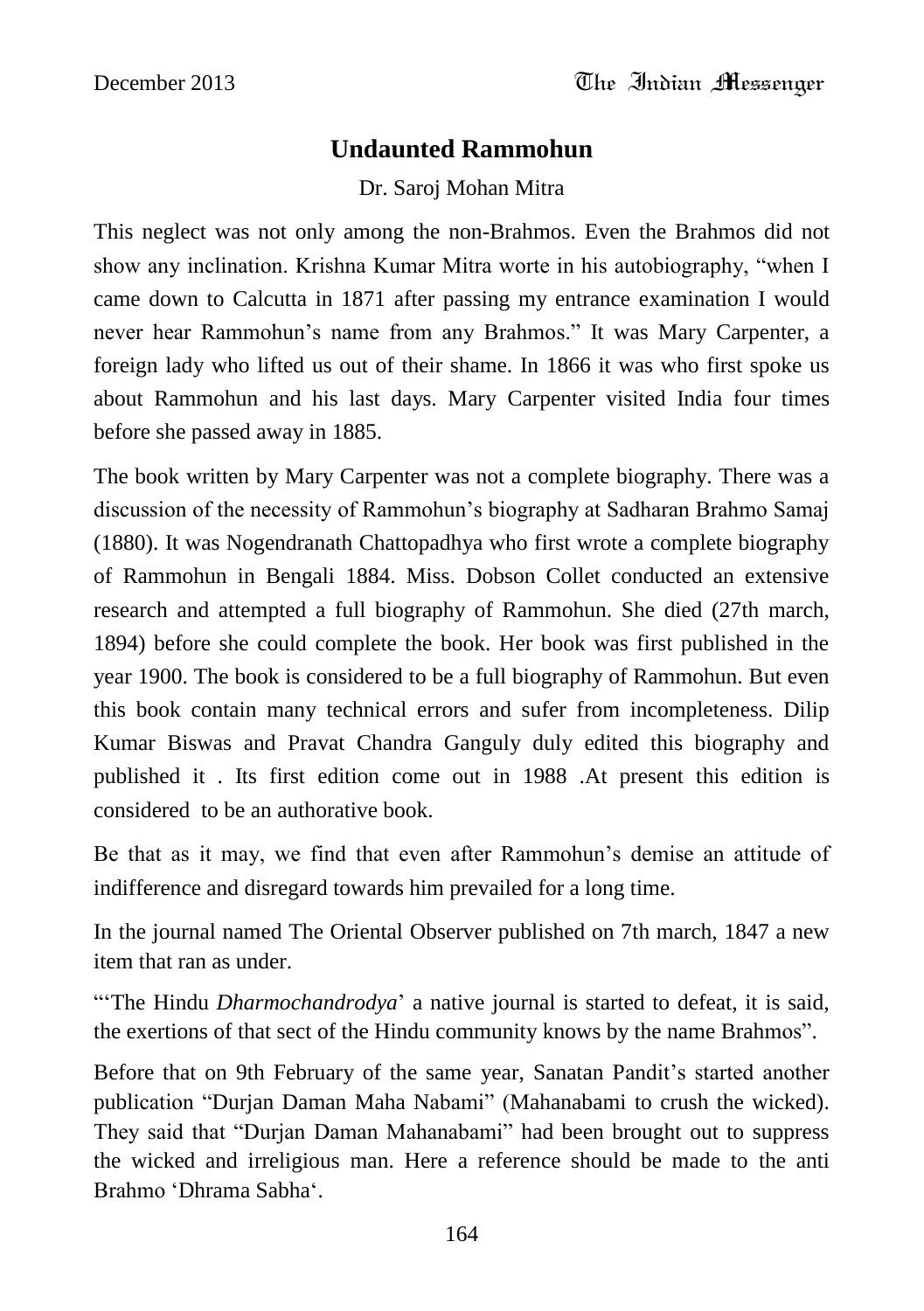### **The Gift of Sadharan Brahmo Samaj to Humanity - V**

#### Rajani Kanta Das

As after the second schism it was on the Sadharan Brahmo Samaj that the direction of the Theistic movement in India devolved and as Pandit Sastri symbolished the spirit of the Sadharan Brahmo Samaj it will do if we confine ourselves mainly to his life and teachings for having an idea of the nature and measure of the contributions which the Sadharan Brahmo Samaj has made to the cultural exchequer of our country.

## **Universal Religion based on Rational Theism**

The Sadharan Brahmo Samaj may be justly proud of having been able to present not only a Universal Religion that has stood the test of theory and practice but to have the breadth of vision as well to have first proclaimed, in reasoned discourses, to the world that all historic religions when divested of all that is prophetistic ethnic, accidental, temporal and, therefore, superimposed and inessential, converge to Natural Theism, satisfying all demands of rational thought to which the Brahmo Samaj

or all theistic movement itself is pledged. It further redounds to the credit of the Sadharan Brahmo Samaj or Sivanath as its chief protagonist, that he always tried, even at the cost of popularity and cheap success, *to maintain its pristine purity*. The Natural and Rational Theism is the flower of the gifts of the Theistic movement. The life story of Pandit Sastri, Ram Tanu Lahiry (another nondescript of the type of Tagore brothers), Acharya Bijoy Krishna Goswami, Kali Narayan Gupta, Pandit Sitanath Tattwabhushan, Nagendranath Chottopadhyaya, Umesh Chandra Datta and few other noble souls bear witness to the fact how a Natural and Universal Religion, while satisfying the demands of reason as well as of the Brahmajnan of the spiritual tradition of our land, can be so brutally concrete and constraining as to make the punctilious discharge of all domestic and social obligations consonant with the true spirit of resignation to the divine will purity, honesty, charity, humility and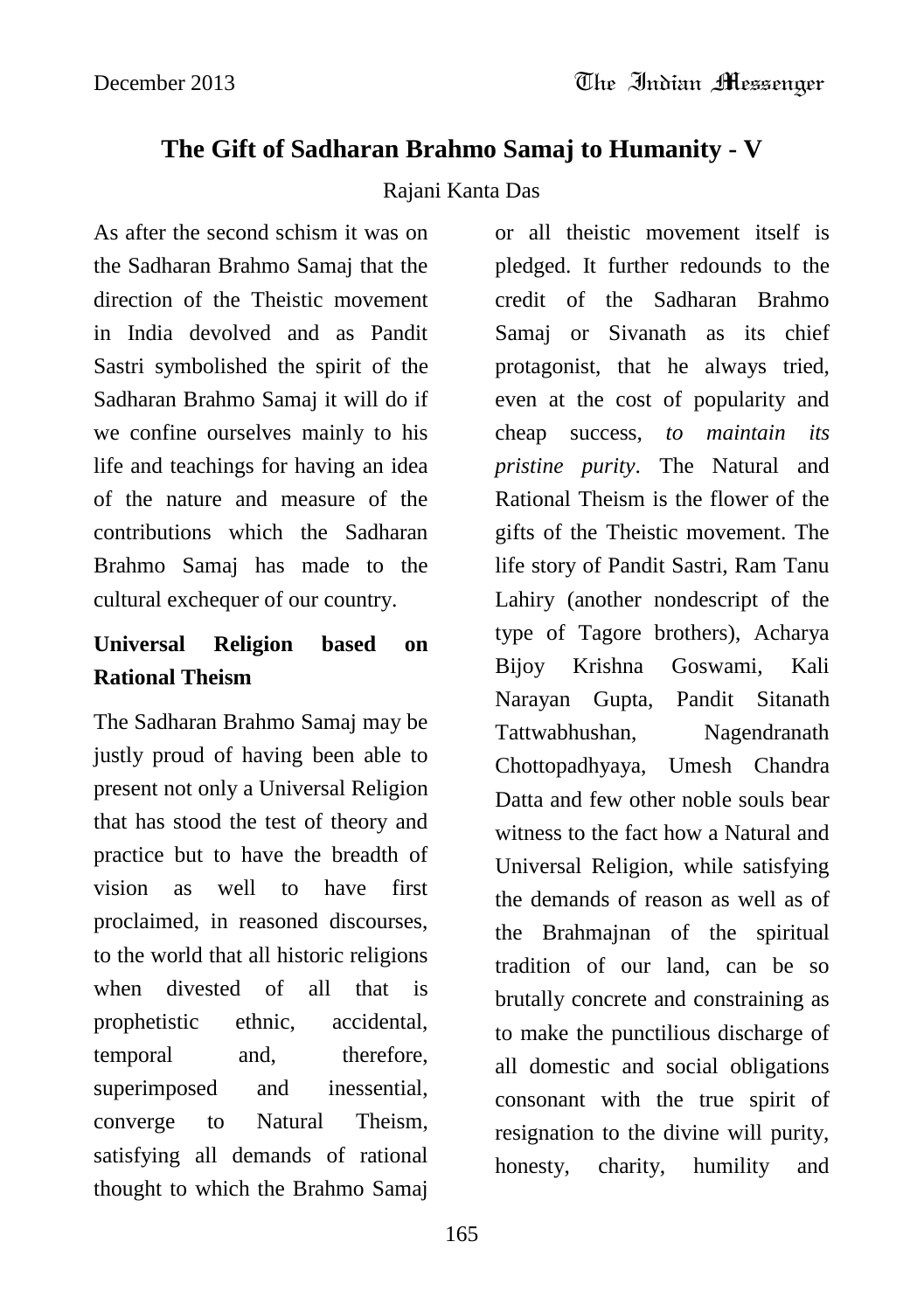dispassion or *vairagya*. The types of experience that were in evidence in these souls amply show how sense perception and thought, conation and cognition, practice and theory, work together, as well in secular as in religious experiences; that in each type of experience reality presents itself to man, but that while secular experience, are partial, religious experiences are whole experiences; that even the phenomenon of ecstasy, when critically examined, submits to the normal criterion of thought in its highest stage which, engulfed in the Ocean of Bliss, temporarily loses its sense of finitude: that intuitive cognition is not altogether a mystic process, but the most direct and penetrating act of *seeing* possible to the human mind; that intuition *bodhi* or *samyagjnan*, though it lies beyond intellect is not contrary to it i.e. even if it is *non-rational it is not irrational*. And these are certainly some of the ideas regarding religion which modern minds want to see decompartmentalised and to have them installed in the centre of a fullorbed life.

# **Natural Theism explained and justified**

In the field of defining and explaining Natural Theism consonant with the principles of rational thinking, not as a matter of blind belief or highest common factor of all the historic religions of the world, the labours of Pandit Tattwabhushan and Pandit Sastri are simply marvelous. The former has exhaustively grappled the theme as well as the connected issues of the nature of Faith and Intuitive Knowledge, Criterion of Universality of Truths and the question of God, as Person, in his various writings, especially, *The Philosophy of Brahmoism and Vedanta and its Relation to Modern Thought*, and, in Bengali, in his preface to the Chhandagyopanishad edited by Mahesh Chandra Ghosh, justifying it at the same time against various current notions, that are often eager enough to belittle it as a mere figment of philosophical thought unsuited to be the basis of a living religion and fervent worship of God. In the field of exposition of its reasonableness from the view-point of the demand of the human nature and practical utility, Pandit Sastri's contribution is invaluable. Pandit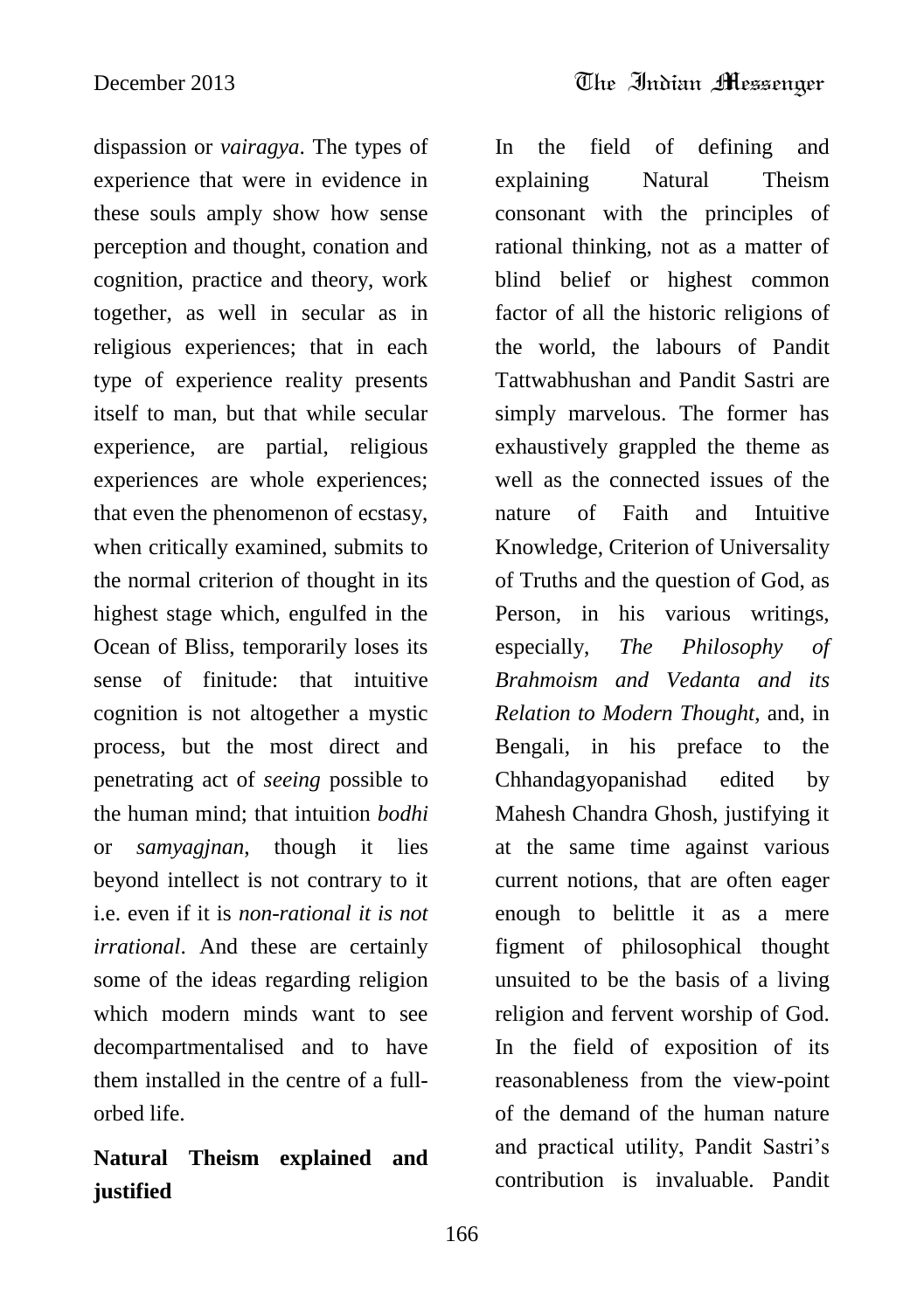Tattwabhushan was so to speak in love with Philosophy. With him Philosophy was Divine. In a public address in the Sadharan Brahmo Samaj he once, referring to Milton's expression of *How Charming is Divine Philosophy, in Comus*, expatiated very feelingly and convincingly on the many advantages of reasoned thinking in serious matters of life, especially religion. Generally people are loth to exerting themselves earnestly and with sustained effort to reasoned thinking. The result is that they are mostly not themselves, they unconsciously repeat others opinions and views, and in dark hours of life they lose faith in religion and God. But true philosophy is in man's nature, every man at some or other is bound to philosophies, specially in times of bereavement trials and tribulations when blind and borrowed opinions and faith crumbles to the ground. It is then that a man feels a fearful vacuum in his life and rational thinking, in which feeling and willing have also their parts to play, is found to be a necessity of life. There can be no rest or solace of an integrated life without

a triumvirate of those three elements of human nature; it is foolishness to decry any of them in preference to others. The world is groping to find the basis of some rational faith, some rational resting place for the souls of man. Even a spiritual genius like Acharya Keshub "seldom hesitated to express the greatest contempt for the intellect in regulating the relations between the devotee and his God"; according to him "Reason was out of court here, it was entirely the province of faith and love" ; and "he willingly submitted himself to be carried away by the impulses of this love"\* Pandit Sastri and leaders of thought of the Sadharan Brahmo Samaj never spoke disparagingly of reason or dethroned it from its right pedestal. Not only that Pandit Sastri fought against the common thoughtless complaint often leveled against Natural Theism that it offers "no definite message," that to the thirsting soul it offers a leaky reservoir whence the water may run out any moment." Sir Alfred Lyall in his discourse on Hinduism when speaking of Brahmoism erroneously characterized by him as a kind of enlightened Deism adverts to this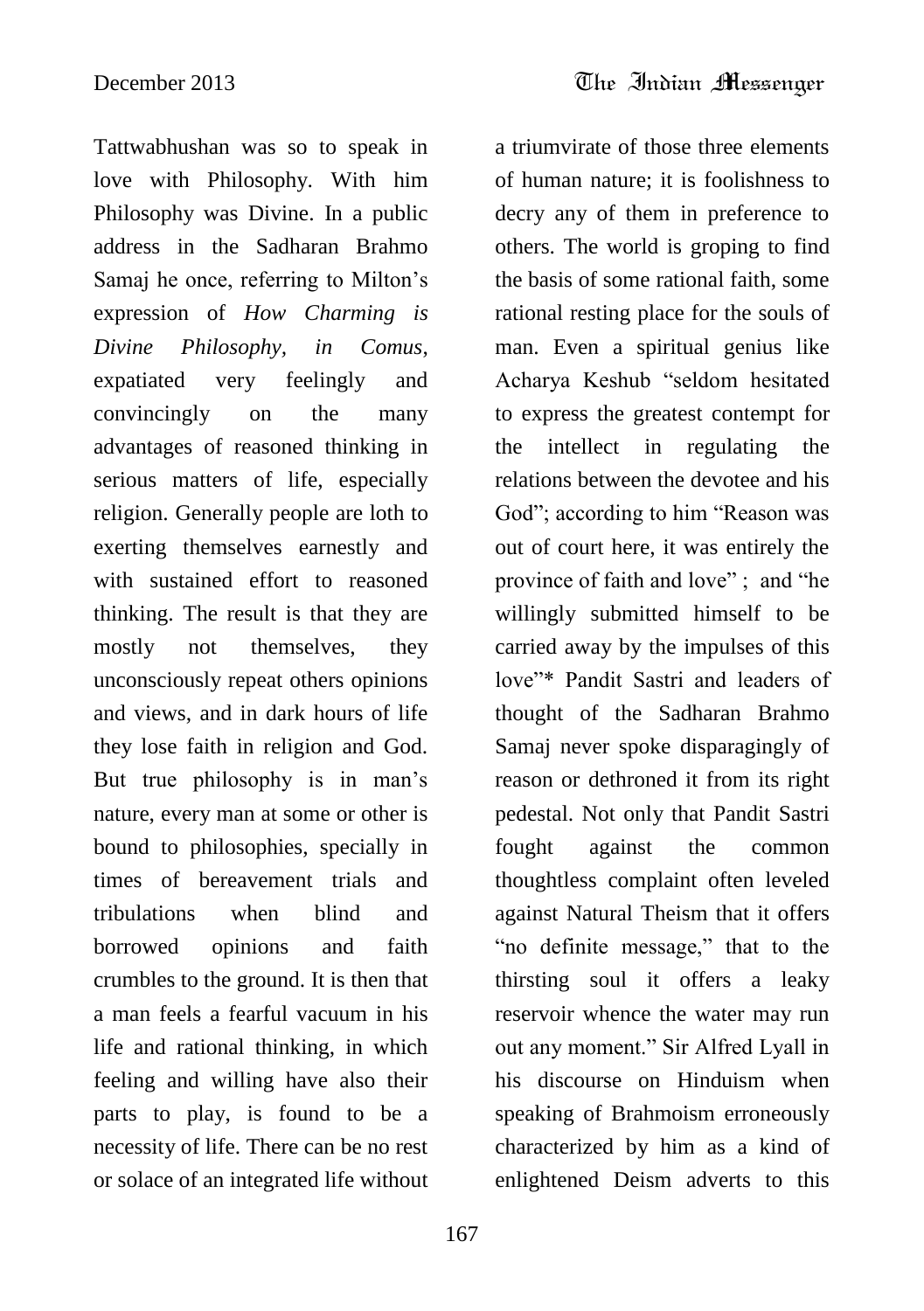matter which he considers as the weak point of all Natural Religion. What is Pandit Sastri's answer to this charge is found in his tract *Mission of the Brahmo Samaj*.

The booklet is a very able defence of Natural Theism as a practical living religion. The answer is also a practical one. You cannot say whether a proposition or theory is a mere doctrinaire or susceptible of being translated into action unless you have, exerted yourself to put it into practice. It is simple but the best answer possible to the idle, the lukewarm, the sceptic, the insincere, the procrastinator, the logic-chopper the religious dilettante "Men must", says Sivanath "live according to their faith, they must abide by it, and they must preach it. They must try to propagate it if they truly believe that it leads to the good of man; and if they are wise, they should start social organizations for its effective propagation". That is to say, our

Theism is a *constructive Theism* as Sivanath says elsewhere and not the theism of old of our country which was more or less the finding of a School of Thought or confined to a coterie of devotees. Hence it is that he begins this short treatise with the significant words: "The mission of the Brahmo Samaj or Theistic Church of India in the modern world is *unique*, and the work that it has undertaken to do is *altogether new*, viz. to *organize a system of religious culture* and to build up a church on the basis of natural and universal Theism." Italics are mine. Acharya Keshub did it wonderfully well, but certain methods of presentation, practices and opinions on his part as well as his devoted followers dissatisfied a large number of men of wider views by whom they were considered as aberrations.

(To be continued …)

<sup>\*</sup> Quotations are from the Life And Teachings of Keshub Chandra Sen by P. C. Mozoomdar.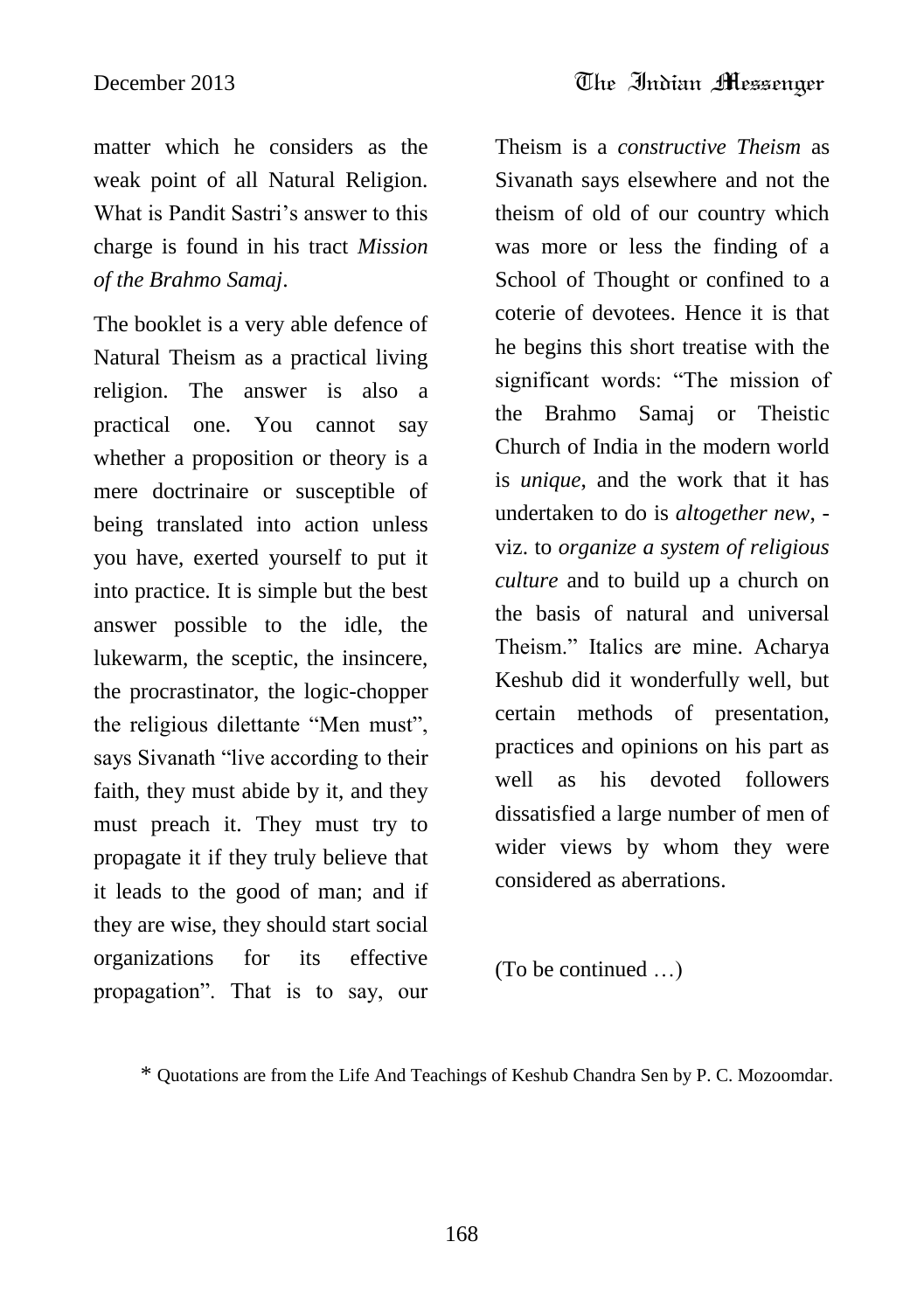#### **Nilratan Sircar**

Prabir Gupta

(A brief life sketch)

The second half of the nineteenth century witnessed the birth of a galaxy of great men who enlightened and enriched every domain of knowledge and who established the sense of self-esteem and awakened the dormant masses. They carried the mantle of the renaissance initiated by Rammohun Roy – "the Father of Modern India."

Some of the eminent personalities born in the sixties of the century are Rabindranath Tagore, Prafulla Chandra Roy, Nilratan Sircar (all 1861), Swami Vivekananda, Dwijendralal Ray (both 1863), Brajendranath Seal, Asutosh Mookherjee (both 1864). We are in a process to celebrate their  $150<sup>th</sup>$  birth anniversaries.

Nilratan Sircar was born on 1<sup>st</sup> October 1861 at Netra village, near Diamond Harbour, South 24- Parganas district. He was the second son, in a family of four sons and two daughters, of father Nandalal and mother Thakamani.

The Netra house was completely destroyed on account of a devastating cyclone when Nilratan was only three. The family then took shelter in his maternal uncle's house in Uttar Ghoshpara, Joynagar. Unfortunately his mother died of lingering painful illness when he was fourteen. He had an inherent inclination for mechanical engineering. But seeing the painful suffering of his mother, he vowed to take up study of medical science and dedicate his life to alleviate human suffering.

#### **Education**

Nilratan passed Entrance examination from Joynagar H.E. School in 1876. He could not persue University Medical Education due to financial constraint. Instead he joined vernacular course of Campbell Medical School and obtained the diploma in 1879. The Principal of the School S. C. Mackenzie, being impressed by the learning passion of Nilratan, took special interest in the career of the budding doctor. Nilratan passed F.A. examination from the General Assembly"s Institution (now Scottish Church College) in 1883. Here Narendranath Dutta (later Swami Vivekananda) was his college-mate. He then obtained B.A. from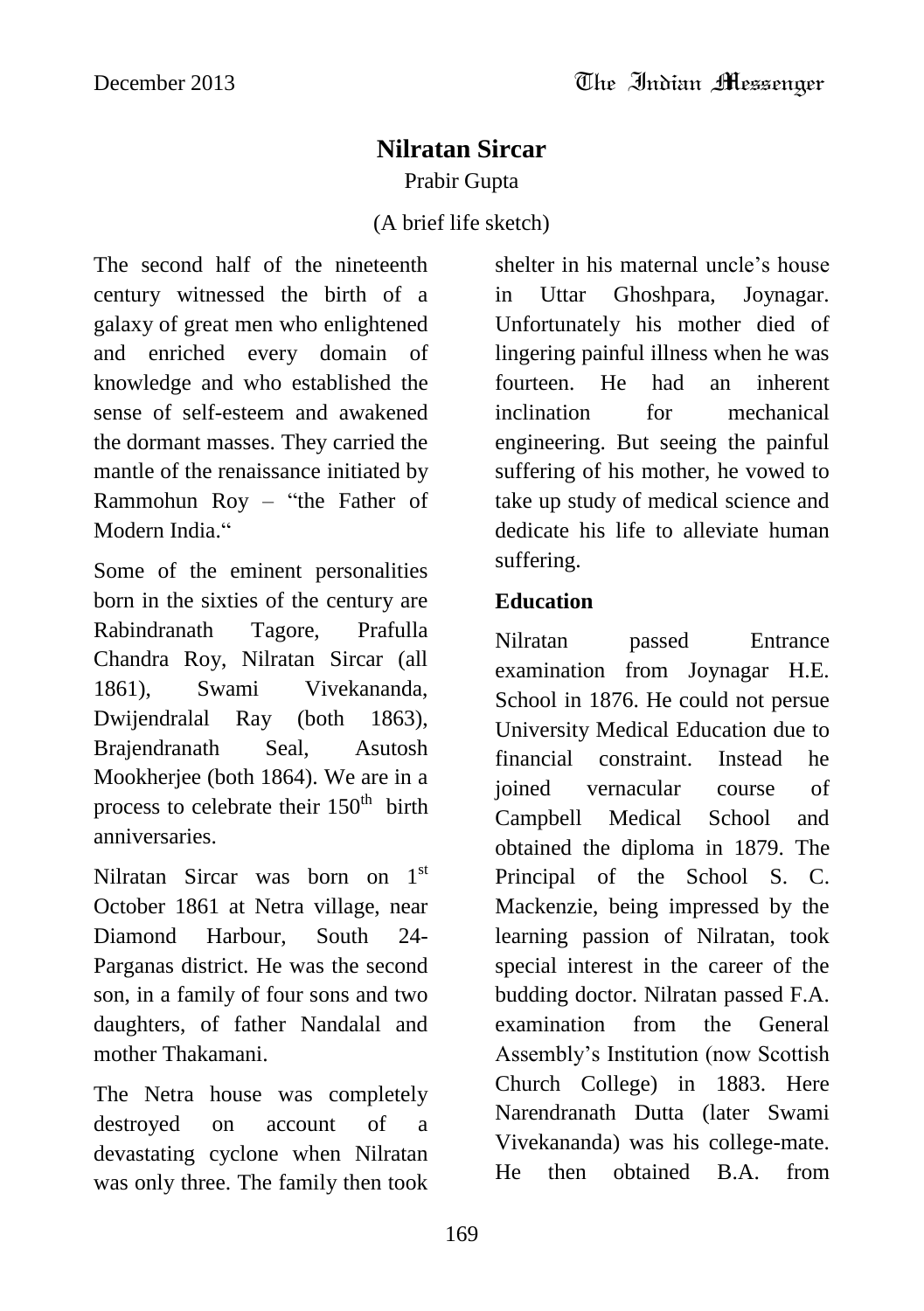Metropolitan Institution (now Vidyasagar College) in 1885. In order to overcome financial difficulties he joined as Assistant Head Master of Chatra High School near Serampore, and then become a teacher of the University College at Grey Street in Kolkata. Nilratan took admission in the Medical College in the third year of the M.B. course. In 1888 he graduated brilliantly with honours in midwifery in addition to forensic medicine and medical jurisprudence, and earned Goodev Scholarship. During 1888-1889, he served as House Surgeon at Chandney and Mayo Hospitals, Kolkata. In spite of onerous duties in the hospitals he could save time to further his studies. He secured M.A. in physiology and zoology in 1889 from Presidency College and M.D. of the University of Calcutta in 1890.

#### **Family Life**

Nilratan was indoctrinated into the Brahmo faith in 1884. He married Nirmala, the eldest daughter of the well known Brahmo missionary of Barisal, in 1888. They had two sons and five daughters. Their eldest sonin-law was the famous physicist Debendra Mohan Bose, a nephew (sister"s son) of Jagadish Chandra Bose. Another son-in-law Sudhir Kumar Sen (brother of poet Kamini

December 2013 The Indian Messenger

Roy) was an industrialist, famed for establishing Sen-Raleigh Cycle factory near Asansol.

## **Medical and Educational Endeavour**

Nilratan decided to work independently and in 1890 started private practice as a general physician in a rented house at Cornwallis Street (now Bidhan Sarani). Very soon his name and fame spread to every corner of the country. He became the physician unparalleled in his era.

Bidhan Chandra Roy meticulously analysed the charisma and characteristics of Dr. Nilratan Sircar in a glowing tribute on June 1942:

"My earliest reminiscences of Sir Nilratan date back to the early years of the present century, when I happened to be present at a case which he came to treat – gentle in manners, grave in his demeanour, patient and serve in his behaviour towards the relations and friends, he inspired the fullest confidence in the patient. It was his nature, I found, to patiently listen to the detailed enumeration of the patient's symptoms, to observe the minutest sign and symptoms of the disease and variation from the normal and to correlate the cause and effect of every such observation. As I learnt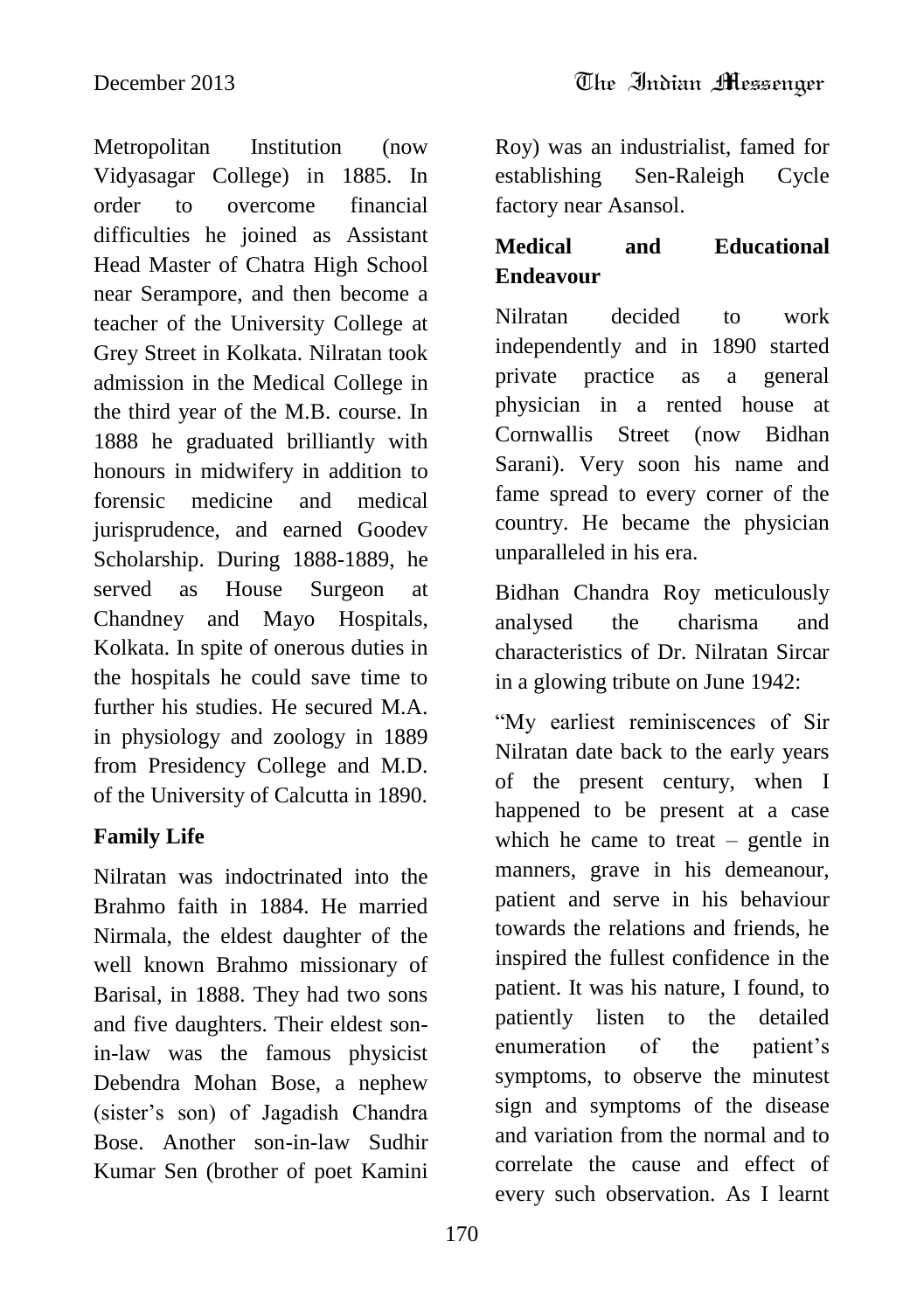afterwards, in the professional life, Sir Nilratan was great because he looked after the smallest detail. I came into closer touch with him, however, when I appeared before him as an examinee in Medicine. Because his knowledge of the subject was great, but he did not despise the lacking of our knowledge nor pooh poohed our ignorance; From his method of approach to the candidate, I learnt a lesson which subsequently in life inspired me throughout as an examiner to test the knowledge and not the ignorance of the examinee, If an examiner is to perform his duties conscientiously, it is imperative that he should have patience, tolerance and sympathy and even respect for the halting, hesitating and nervous candidate. Yes this sympathy and respect for the feelings and sentiments of the others, differently situated in life, formed the wrap and woof of his whole being and expressed themselves in manifold ways throughout his life."

This statement of one iconic doctor, in his tribute to another iconic doctor, of their generations, serves as a sermon to every learner of the profession and to each pedagogic personality.

Dr. B. C. Roy further expressed Nilratan"s respect towards the fellow professionals:

"His respect for fellow beings developed in him a moral standard of values which helped him to raise the entire code of medical ethics of the profession in India. In his treatment of colleagues, he gave them and their opinions every respect; and in his consultations, he would neither approvingly concur nor aggressively differ from them. He would do nothing to lower the reputation of a practitioner, as he knew that this would lower the prestige of the profession to which he was proud to belong."

Nilratan Published a research paper entitled 'Infinite Biliary Cirrhosis' in the "Transaction" of the First Indian Medical Congress held in 1894. He explained the symptom and manifestation of the disease, its treatment with list of medicines, dietary measures and also the effects of the environmental and climatic factors on the onset of the disorder. He, however, could not continue his desire for research due to other pressing needs of the nation.

It may be mentioned here that Jagadish Chandra Bose was the first person in India to reproduce Rontgen"s discovery and built an X-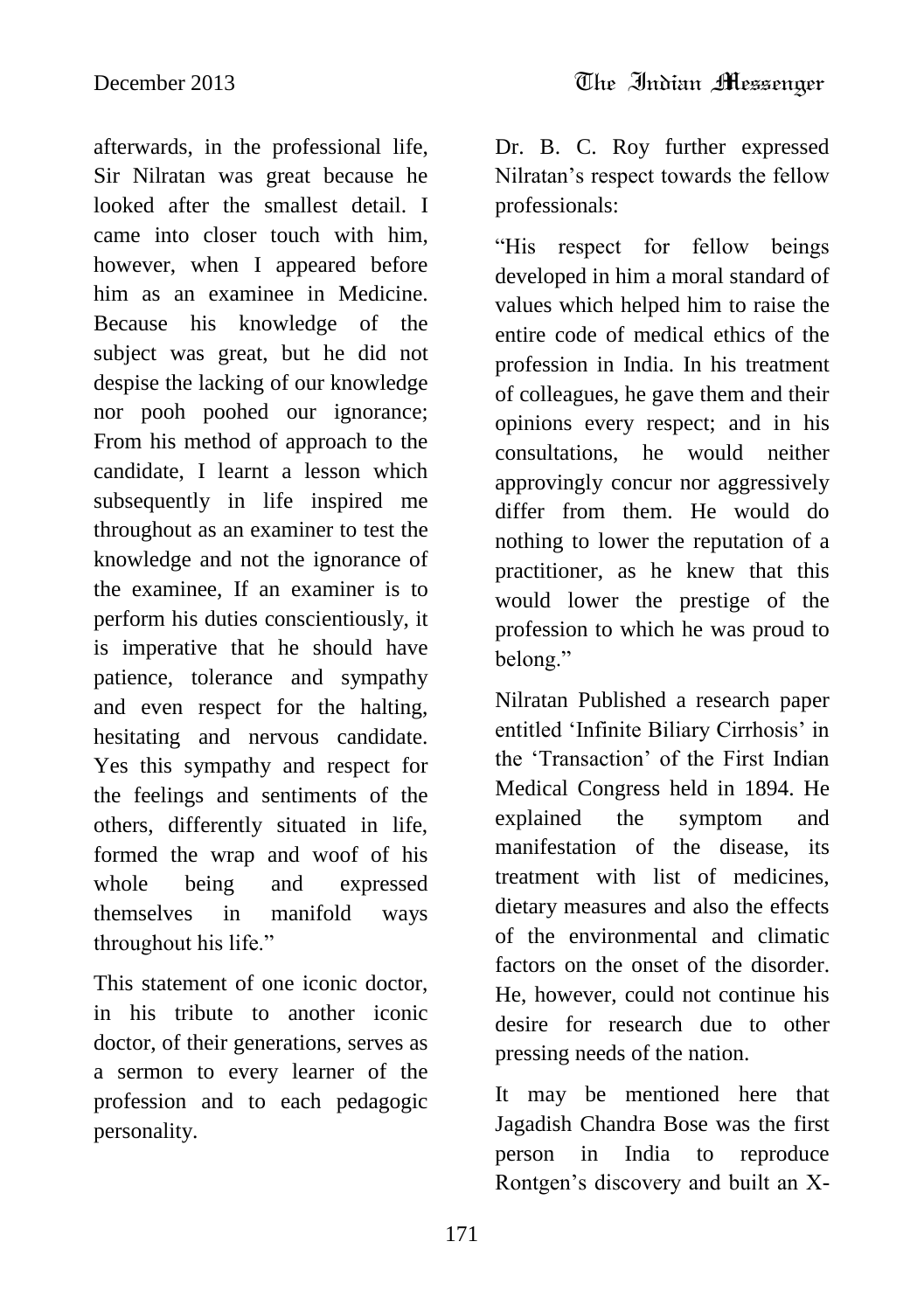ray machine in the laboratory of Presidency College, Kolkata. And Nilratan pioneered the application of X-ray in medical treatment in India. In this regard a letter of 1899 written by Jagadish Chandra to Rabindranath Tagore is relevant:

"If possible, please come via Presidency College at 8 A.M. A patient has fractured his back. He has to be examined by Rontgen machine. You may say that this is not a serious disease. Because, in this country, like malaria, this too has become rampant. I had also said the same thing but could not refuse the request of Dr. Nilratan Sircar."

In 1885, Nilratan built his own house at 61 Harrison Road (now Mahatma Gandhi Road). Here he established "Calcutta Medical Club" in 1901, which become a place of attraction and assembly for scholars and professionals. This club was later shifted to 71 Harrison Road. The club published a periodical "Calcutta Medical Journal" which embraced research papers. He advocated the need of the formation of a medical association, represented by the professionals, to express their problems and the matters related to public health, social ailments and legislation among others. The Indian Medical Association was established

in 1928. He became the Editor-in-Chief of the "Journal of the Indian Medical Association" in 1929. Nilratan was totally dedicated to elevate the quality of medical profession for the Indians. And in his effort he was able to raise the standard of the medical practitioners even higher than the prevailing European and Indian doctors. He formed "Bengal Medical Education Society" with S. P. Sarbadhikari and B. C. Roy in order to assemble Indian doctors under one umbrella with the aim to raise their capability and resist the existing racial discrimination of the Indian Medical Service. In effect, he was able to establish and upgrade many medical institutions and hospitals.

In an effort to involve more Indians in medical education Nilratan established medical schools and colleges in Kolkata. "Calcutta Medical School" (formed in 1895) and "College of Physicians and Surgeons of Bengal" were merged as "Calcutta Medical School and College of Physicians and Surgeons" in 1904, the School branch giving training in vernacular for four years and the College branch through English for five years. Here Nilratan taught physiology and clinical medicine. He advocated the importance of medical research.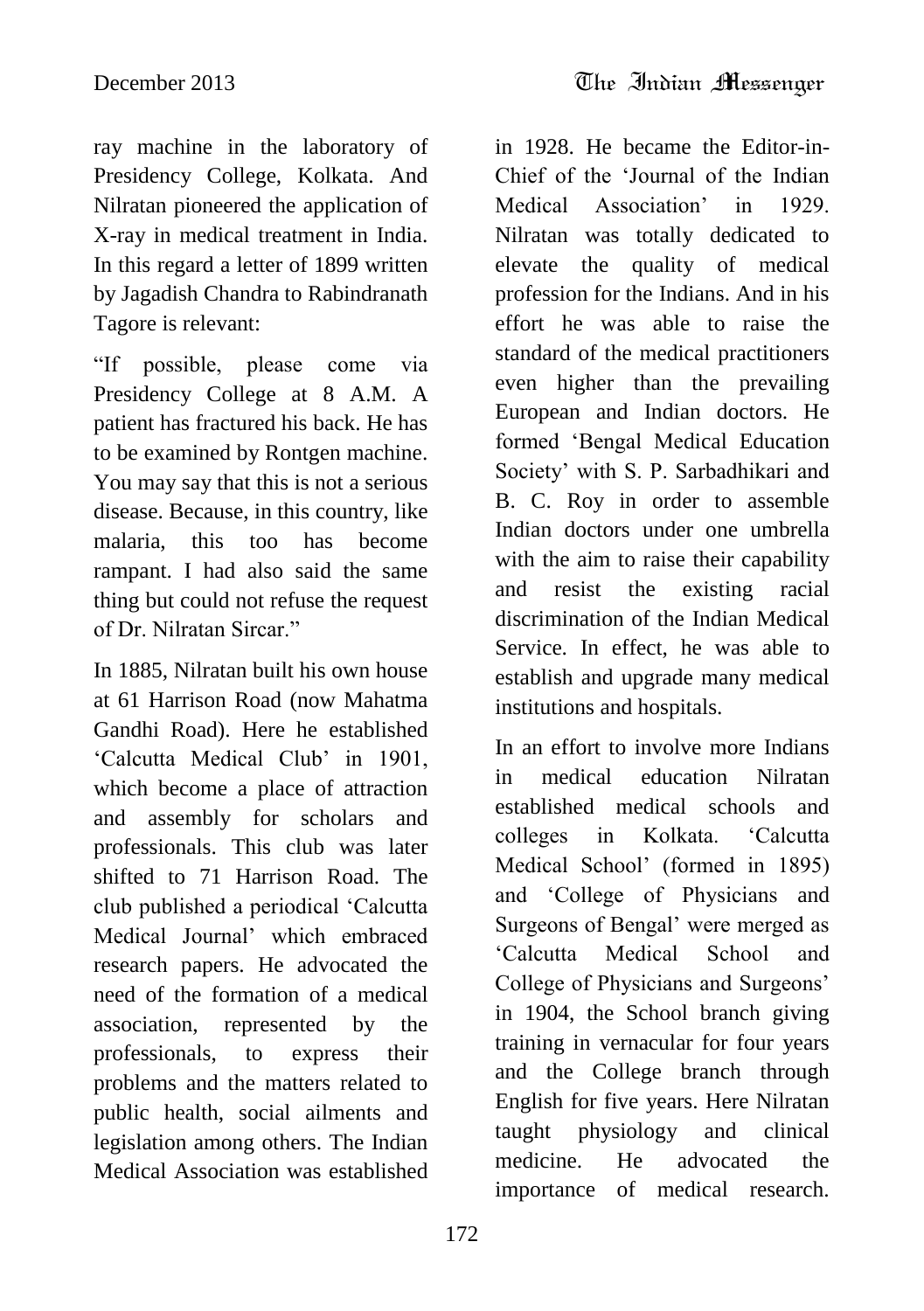Later the college was associated with Belgachia Albert Victor Hospital.

Nilratan had a very good relationship with the then Governor of Bengal Lord Carmichael, who agreed to give the college recognition of the University of Calcutta, and formally inaugurated the college in 1916. It was named Carmichael Medical College and Hospital, and received the university recognition in 1917. He toiled hard and helped with money for the growth of the hospital. In this endeavour he intimately worked with physicians Suresh Prasad Sarbadhikari, Radha Gobinda Kar, Amulya Charan Basu and Kalikrishna Bagchi among others. In 1918 the "Medical Education Society" was formed for running the institution, and Nilratan remained its President during 1922-1941. This hospital now bears the name of R. G. Kar. His another contribution is the foundation of Jadavpur Jaksha Hospital – renamed K. S. Roy T B Hospital.

Nilratan was closely associated with the University of Calcutta. He became fellow in 1893 and Vice-Chancellor of the University during 1919-1921. He was President of Council of PG Teaching in the Arts

(1924-1927), President of Council of PG Teaching in Science (1924- 1943), Dean of faculty of Science (1933-1939), Dean of faculty of Medicine (1939-1941). In 1920 he attended Empire Universities Congress at London. He was honoured with D.C.L. degree of the University of Oxford and LL.D. degree of the Edinburgh University. In 1941 he was given the degree of D.Sc. by the University. The honour of Knighthood he received in 1917.

Nilratan took active part in establishing University College of Science and Technology of the University of Calcutta. He was associated with various educational movements. He became secretary of the National Council of Education and Bengal Technical Institute. Foundation of the Jadavpur University is the outcome of such movement. He was trustee of Visva Bharati, Bose Institute and Indian Museum. During 1912-1927 he was a member of the Old Bengal Legislative Council. His feeling for the nation and logical argument is reflected in the evidence presented before the Royal Commission on the Superior Civil Services.

(To be continued…)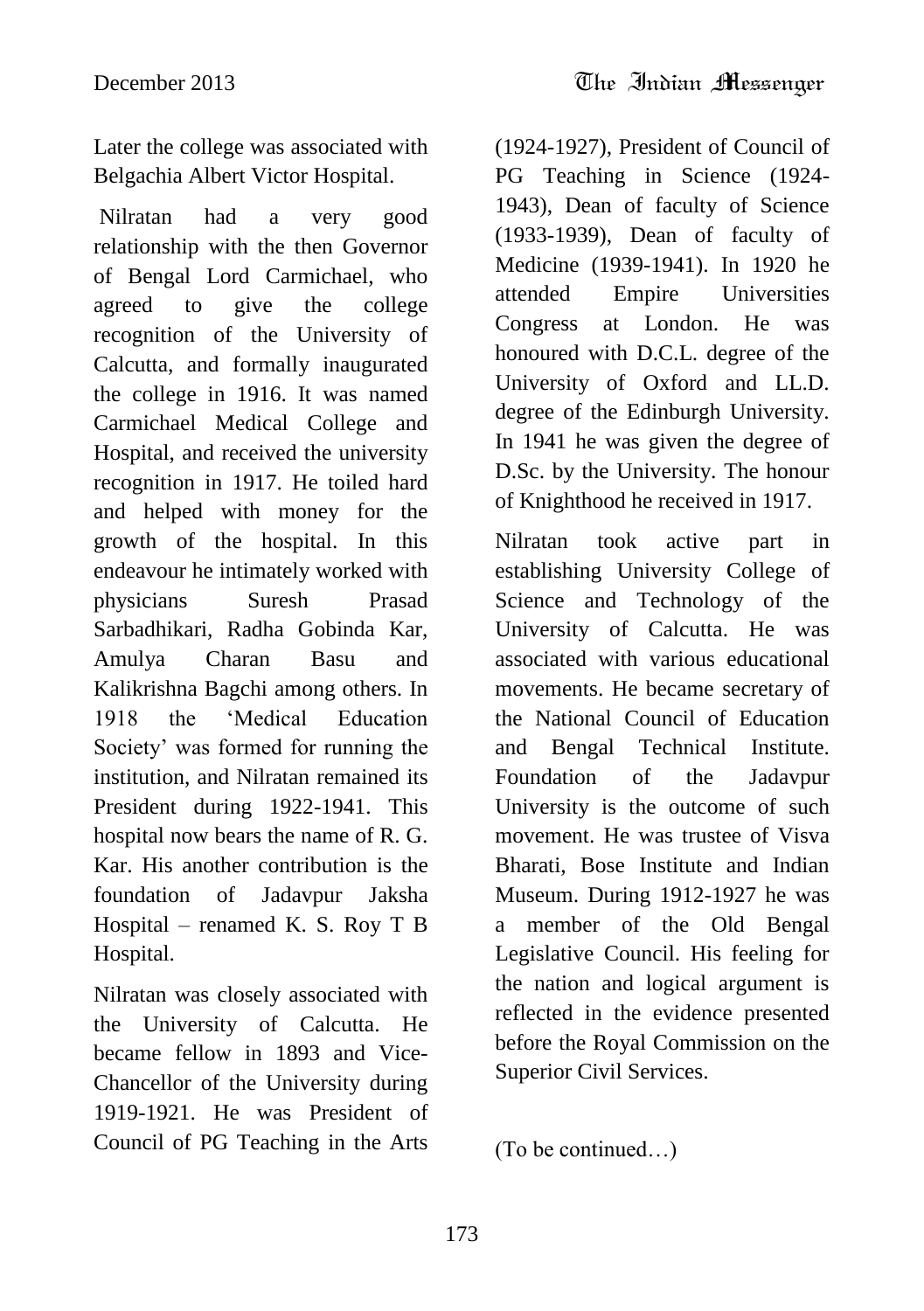#### **184th Maghotsava 1420 (2014) Programme of Sadharan Brahmo Samaj**

**17th January, 2014**

*Udbodhan of Maghotsava* **6:00PM** *Kirtan* - Raj Kumar Barman **6:30PM** *Service*: Madhushree Ghosh Hymns: Koushik De

**18th January, 2014 6:30 PM** *Opening of Exhibition on P. C. Mahalanabis followed by Lecture Meeting*

**19th January, 2014** *Joint Yuva Utsav* with Brahmo Sammilan Samaj & Bharatvarshiya Brahma Mandir **Location : Sadharan Brahmo Samaj 9:00 AM** *Baitalik* **10:00 AM** *Divine Service* Service by: Arghya Brahmachari Hymns: Brahmo Youths Conducted by: Koushik De **Discussion - Superstition and Rationalism 6:30 PM** *Divine Service* Service by: Rajkumar Barman Hymns: Brahmo Yuva Samity

**6:30 PM** *Special Service at Puddopukur Brahmo Samaj* Remembering Maharshi

#### **20th January, 2014 3:30 PM** *Inauguration of Brahmo Samaj Mahila Bhavan Crafts Fair* **6:30 PM** *Musical Programme* remembering Maharshi Prayer: Jayashree Bhattacharya

Songs: Sanchari

**21st January, 2014 6:30 PM** *Lecture Meeting on Brajendranath Seal* Prayer: Rajkumar Barman President: Ashish Kumar Pyne Speaker: Tapan Ghosh

**22nd January, 2014 6:30 PM** *Songs by Senior members of the congregation* Prayer: Aniruddha Rakshit Songs: Subir Paul / Supriya Roychowdhury / Smita Sengupta / Manisha Pyne

#### **23rd January, 2014 Mahila Utsav (Women's gathering) 9:30 AM** *Baitalik* **10:00 AM** *Divine Service* Service by: Kalyanmoyee Chatterjee Hymns: Manisha Pyne / Supriya Chakrabarty **6:30 PM** *Special Musical Programme* Prayer: Sutapa Roychowdhury

Songs Conducted by: Suranjan Roy

**24th January, 2014 4:00 PM** *Service – Brahmo Girls School* **6:30 PM** *Utsav of Calcutta Congregation* Kirtan: Rajkumar Barman Service by: Debasish Sen Hymns: Arindam Mukherjee & Nibedita Bose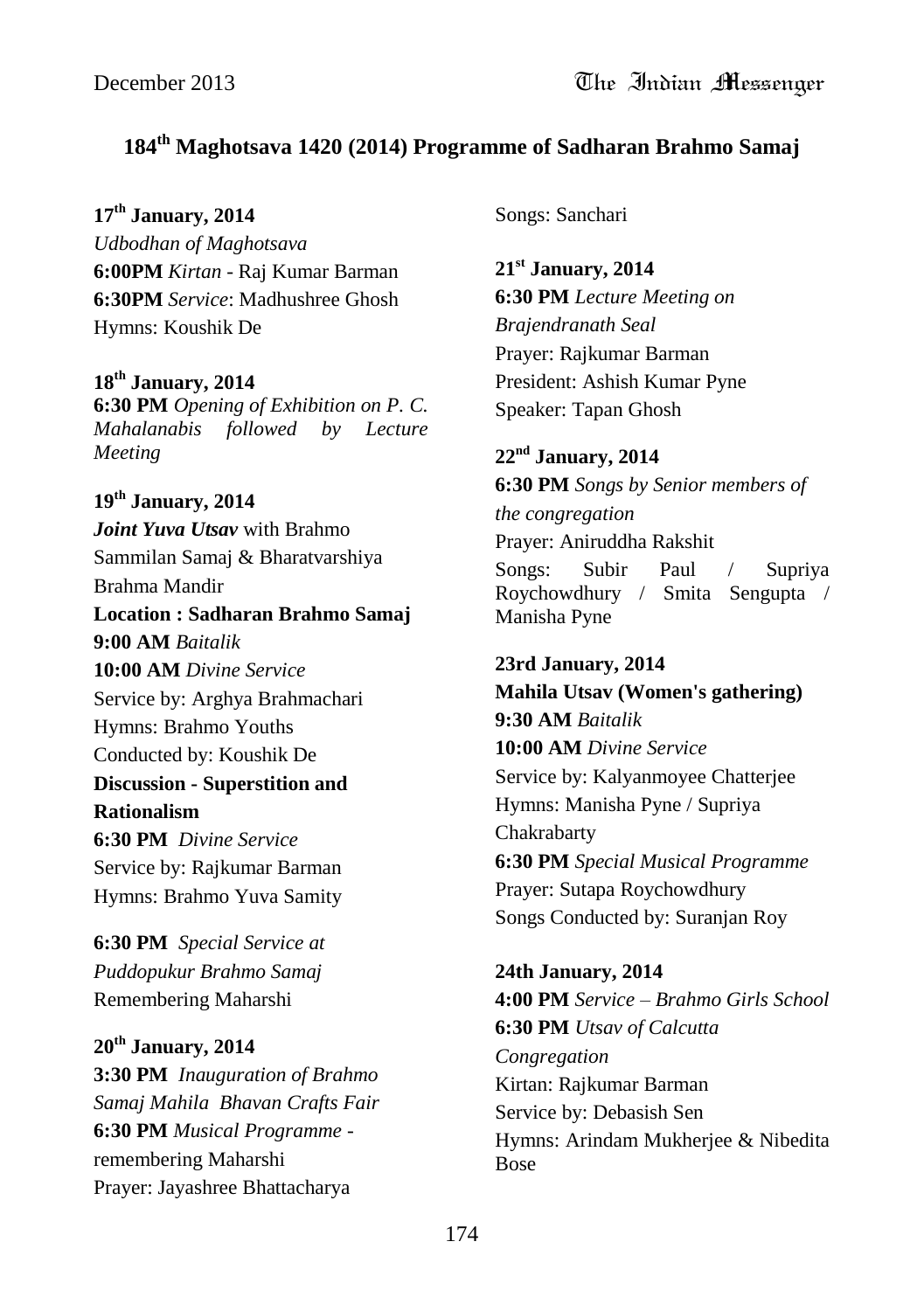**25th January, 2014 -** *Brahma Mandir Foundation Day* **8:00 AM** *Kirtan* - Raj Kumar Barman **8:30 AM** *Baitalik* Service by: Tapobrata Brahmachari Hymns: Conducted by Samir Das **6:30 PM** *Divine Service* Service by: Ashish Kumar Pyne Hymns: Rajkumar Barman

**5:30 PM** *Combined Divine Service at* **Maharshi Bhavan**

Udbodhan: Amit Das - Sadharan Brahmo Samaj Aradhana: Sunanda Roychowdhury - Brahmo Sammilan Samaj Nivedan: Sourabh De - Bharatvarshiya Brahma Mandir Hymns: Baitanik

**26th January, 2014 10:30AM** *Utsav at Sadhanashram* Service by: Arupayan Chatterjee Hymns: Members of Mahila Bhavan **12:30 PM** *Balak Balika Sammelan (Children's gathering)* **3:30 PM** *Distribution of Prizes* President: Sunanda Roychoudhury **5:30 PM** *Programme by Montessori students Brahmo Balika Shikshalaya* **6:30 PM** *Prorgamme by Teenagers*

**27th January, 2014 6:30PM** *Annual General Meeting of Sadharan Brahmo Samaj*

**28th January, 2014 6:30PM** *Santivachan - Conclusion*

Service: Sanjib Mookerji Hymns: Brahmasangeet Sikshakendra

#### **An Appeal**

The Sadharan Brahmo Samaj mandir is situated in an area of the city which is notorious for waterlogging. In the 135 years of its life the structure of the Mandir had to fight against this yearly hazard, suffering damages to its foundation and flooring. As most members visit the Mandir in January the damage to the plinth and the flooring escapes their notice.

It is urgently necessary to relay the flooring and strengthen the structure of the Mandir building. The estimate made by an engineer for the necessary work has come to 6 Lakhs.

We appeal to all Brahmo friends and well wishers to contribute liberally so that this necessary work may be taken up as early as possible.

| Samita Das            | Kum Kum Banerjee | Samir Das |
|-----------------------|------------------|-----------|
| Secretary             | President        | Treasurer |
| Sadharan Brahmo Samaj |                  |           |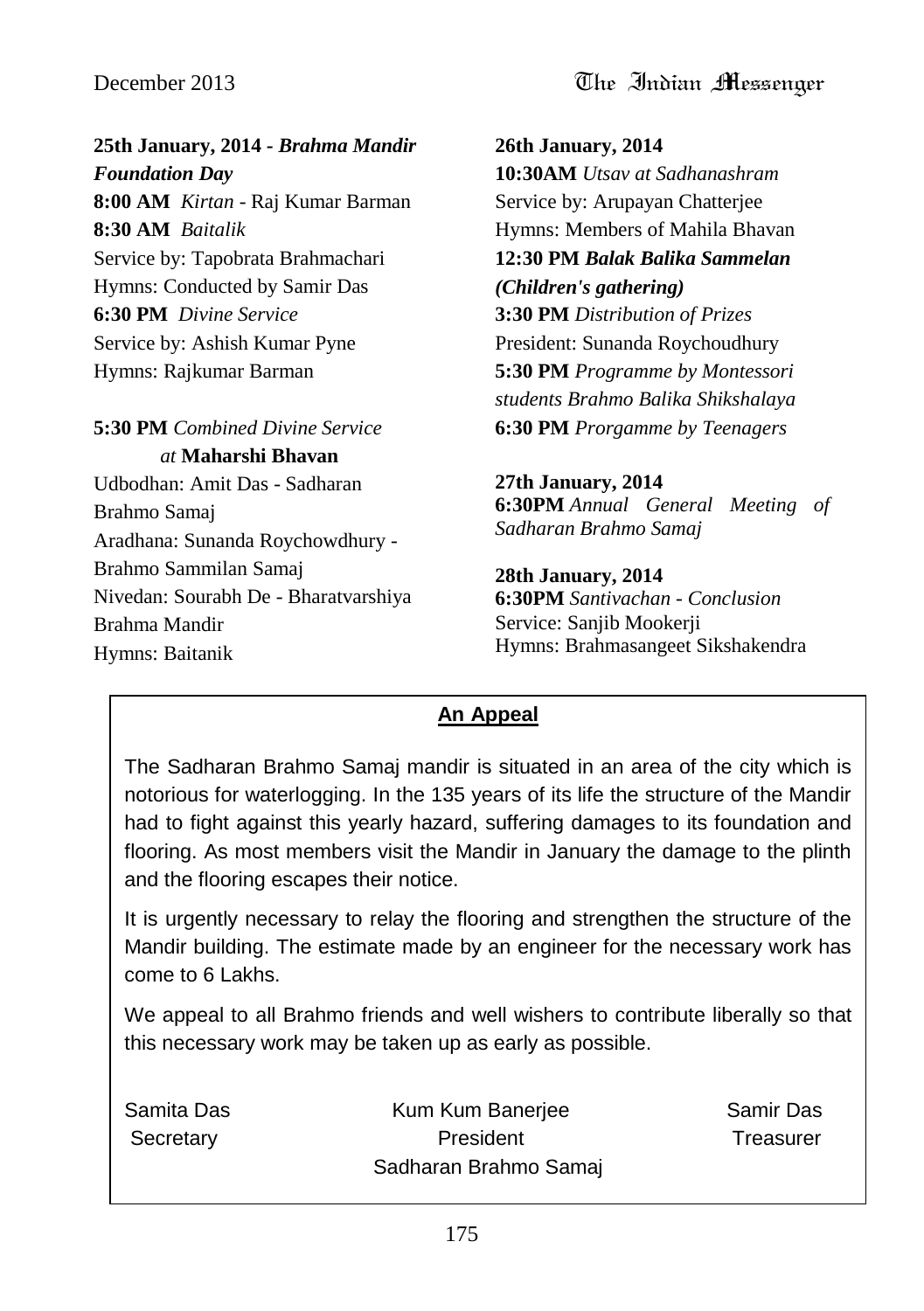# **NOTICE**

#### **SADHARAN BRAHMO SAMAJ Annual General Meeting to be held on 27/01/2014 Monday at 6 P.M. Venue: Sadharan Brahmo Samaj Prayer Hall**

#### **AGENDA**

- 1. President"s speech under Rule 14.
- 2. Annual Report of the Sadharan Brahmo Samaj for 2012-2013
- 3. Audited Accounts of the Sadharan Brahmo Samaj for 2012-2013 (March, 2013)
- 4. Declaration of the results of the Election of the office bearers of the Sadharan Brahmo Samaj for 2013-2014
- 5. Declaration of the results of the Election of the members of the General Committee of Sadharan Brahmo Samaj for 2013-2014 (Kolkata & Mofussil)
- 6. Greetings
- 7. Appointment of Auditor for 2013-2014
- 8. Miscellaneous.

Members of the Sadharan Brahmo Samaj are requested to attend.

Date: 20.09.2013 Samita Das 211, Bidhan Sarani, Secretary

Kolkata - 700006 Sadharan Brahmo Samaj

#### **Notice**

#### *Election of the General Committee and Office Bearers of Sadharan Brahmo Samaj for 2013-2014*

Voting papers for the election of members of the General Committee and the Office Bearers for 2013-2014 will be sent to all members entitled to exercise the rights of membership by 20/12/2013. Any member who does not receive the voting paper may apply for a duplicate one.

211, Bidhan Sarani, Santang Barang Secretary

Date: 20.11.2013 Samita Das Kolkata - 700006 Sadharan Brahmo Samai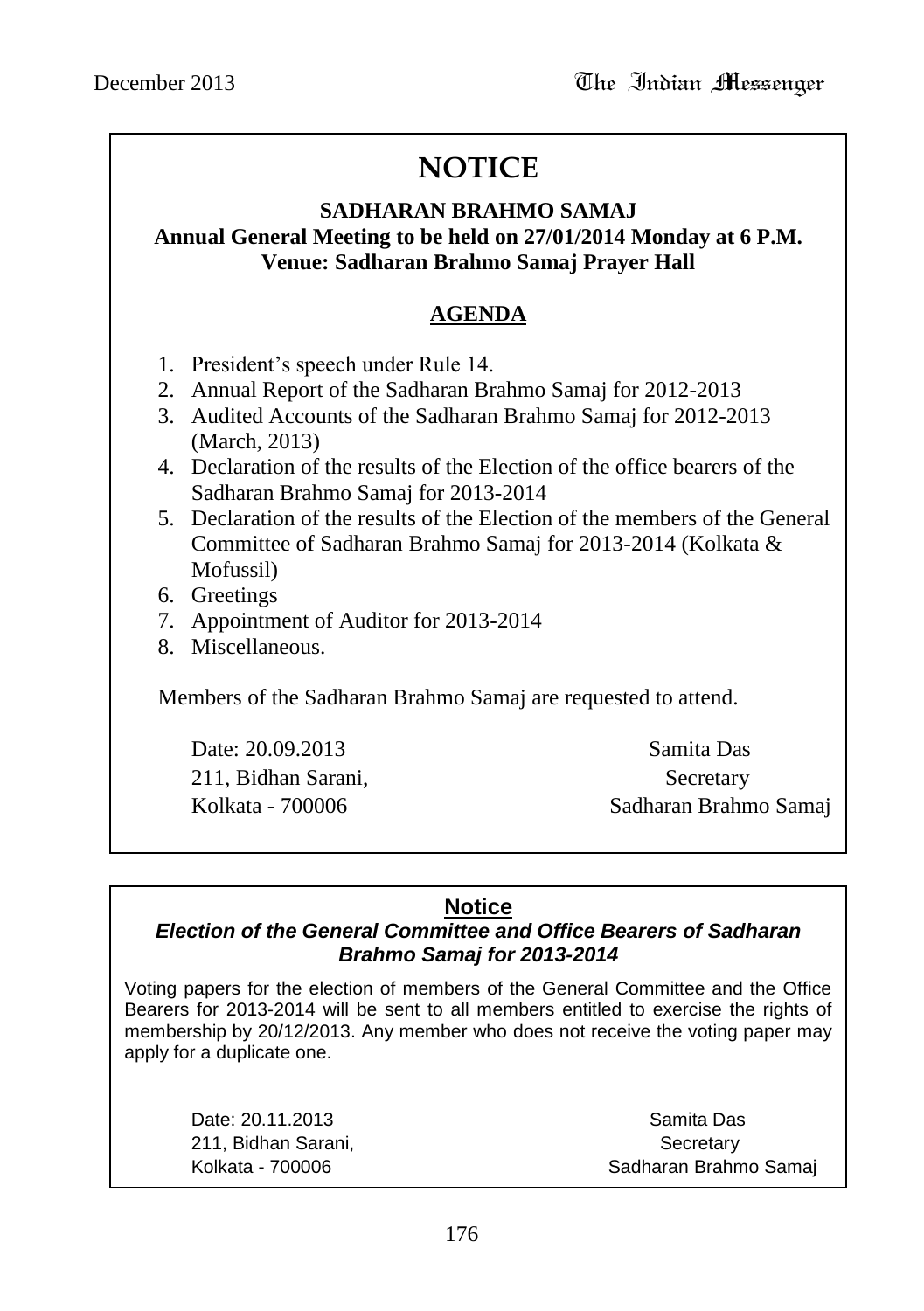#### **Acknowledgement For the month of November 2013**

#### **Donation**

| DN/GL<br>No. | <b>Donor's Name</b>                                       | <b>Occasion</b>                                                                                                                                                                | <b>Purpose</b>                          | <b>Amount</b><br>(Rs.) |
|--------------|-----------------------------------------------------------|--------------------------------------------------------------------------------------------------------------------------------------------------------------------------------|-----------------------------------------|------------------------|
| $DN/a-758$   | <b>Bina Das</b>                                           |                                                                                                                                                                                | Mahila Bhaban<br>Fund                   | $200/-$                |
| $DN/a-760$   | Punima Guha                                               | Ashirbad<br>ceremony<br>οf<br>Abhirup<br>$\&$<br>Suchorita at Jaipur<br>on 02.11.2013                                                                                          | Mahila Bhavan<br>Fund                   | $1,000/-$              |
| $DN/a-761$   | Sudeshna<br>Das<br>Bhattarjee<br>$\&$<br>Sanghamitra Mazi | In memory of late.<br>Pranati Kumar Das                                                                                                                                        | Calcutta<br>Congregation<br>Fund        | $250/-$                |
| $DN/a-762$   | Sudeshna<br>Das<br>Bhattarjee<br>$\&$<br>Sanghamitra Mazi | In memory of late.<br>Pranati Kumar Das                                                                                                                                        | Bharat Varshiya<br><b>Brahmo Mandir</b> | $250/-$                |
| $DN/a-763$   | Nandini Raha                                              | 100/- to distribute<br>for<br>the<br>sweets<br>inmates of Mahila<br>bhavan<br><sub>on</sub><br>$19/11/2013$ , $104^{\text{th}}$<br>birth<br>anniversary<br>of late Nalini Raha | Mahila Bhavan<br>Fund                   | $100/-$                |
| $DN/a-764$   | Nandini Raha                                              | On the auspicious<br>occasion<br>of<br>the<br>Sraddhanusthan of<br>Sobhana<br>late<br>Mukherjee held on<br>27.10.2013                                                          | <b>Library Fund</b>                     | $250/-$                |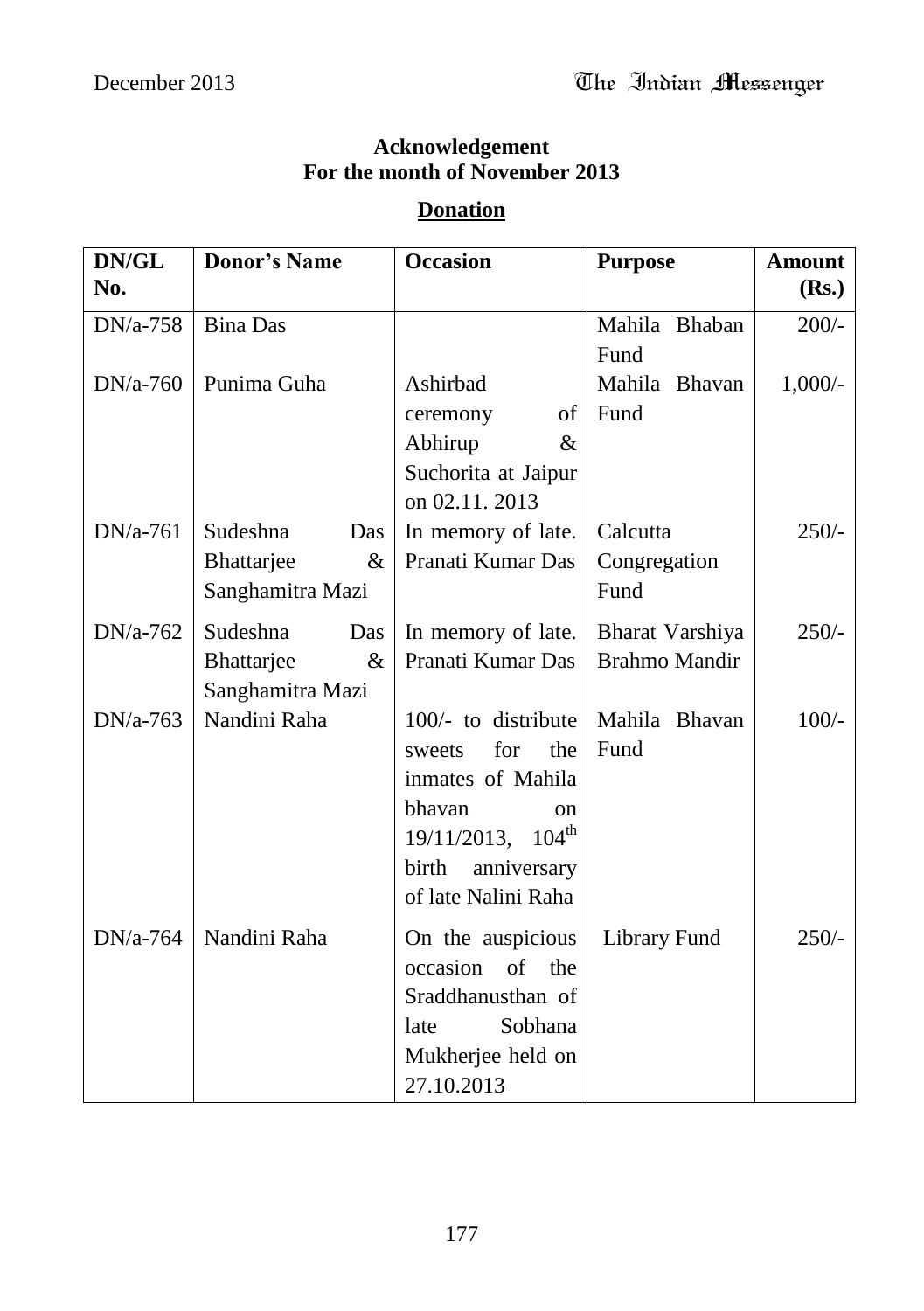| $DN/a-766$ | Chitra<br>Roy,        | of<br>In<br>memory | Konnagar          | $2000/-$   |
|------------|-----------------------|--------------------|-------------------|------------|
|            | Suchorita             | Naresh<br>Late.    | Brahmo Samaj      |            |
|            | Chottopadhyaya,       | Chandra<br>Roy,    |                   |            |
|            | Abhiprasun            | Santibala Roy and  |                   |            |
|            | Chaottopadhyaya       | Supriya Roy        |                   |            |
| GL-1108    | Sabita Moitra         |                    | <b>I.B.F Fund</b> | $2000/-$   |
| $Gl-1123$  | Chitra<br>Roy,        | In<br>of<br>memory | Mandir<br>Repair  | $10,000/-$ |
|            | Suchorita             | Naresh<br>Late.    | Fund              |            |
|            | Chottopadhyaya,       | Chandra<br>Roy,    |                   |            |
|            | Abhiprasun            | Santibala Roy and  |                   |            |
|            | Chaottopadhyaya       | Supriya Roy        |                   |            |
| GL-1124    | <b>Basudev Poddar</b> |                    | General fund      | $500/-$    |

# **Trust Fund (Addition)**

| <b>T.F. No.</b> | <b>Donor's Name</b>                           | Name of T.F.              | <b>Purpose</b>                                             | <b>Amount</b> |
|-----------------|-----------------------------------------------|---------------------------|------------------------------------------------------------|---------------|
|                 |                                               |                           |                                                            | (Rs.)         |
| <b>TF-770</b>   | Supriya Das and<br>Arup Kumar Das             | Kumar<br>Arun<br>Das T.F. | Mahila<br>Bhavan,<br>Balya<br>Bhavan,<br>I.B.F.<br>General | $2000/-$      |
|                 |                                               |                           | Fund,<br><b>Building</b><br>Repair Fund                    |               |
| TF-771          | Surupa Dutta and<br>Subrata<br>Kumar<br>Dutta | Arun<br>Kumar<br>Das T.F. | Education                                                  | $1000/-$      |
| TF-772          | <b>Susmit Dutta</b>                           | Kumar<br>Arun<br>Das T.F. | Medical<br>Aid<br>(General)                                | $1000/-$      |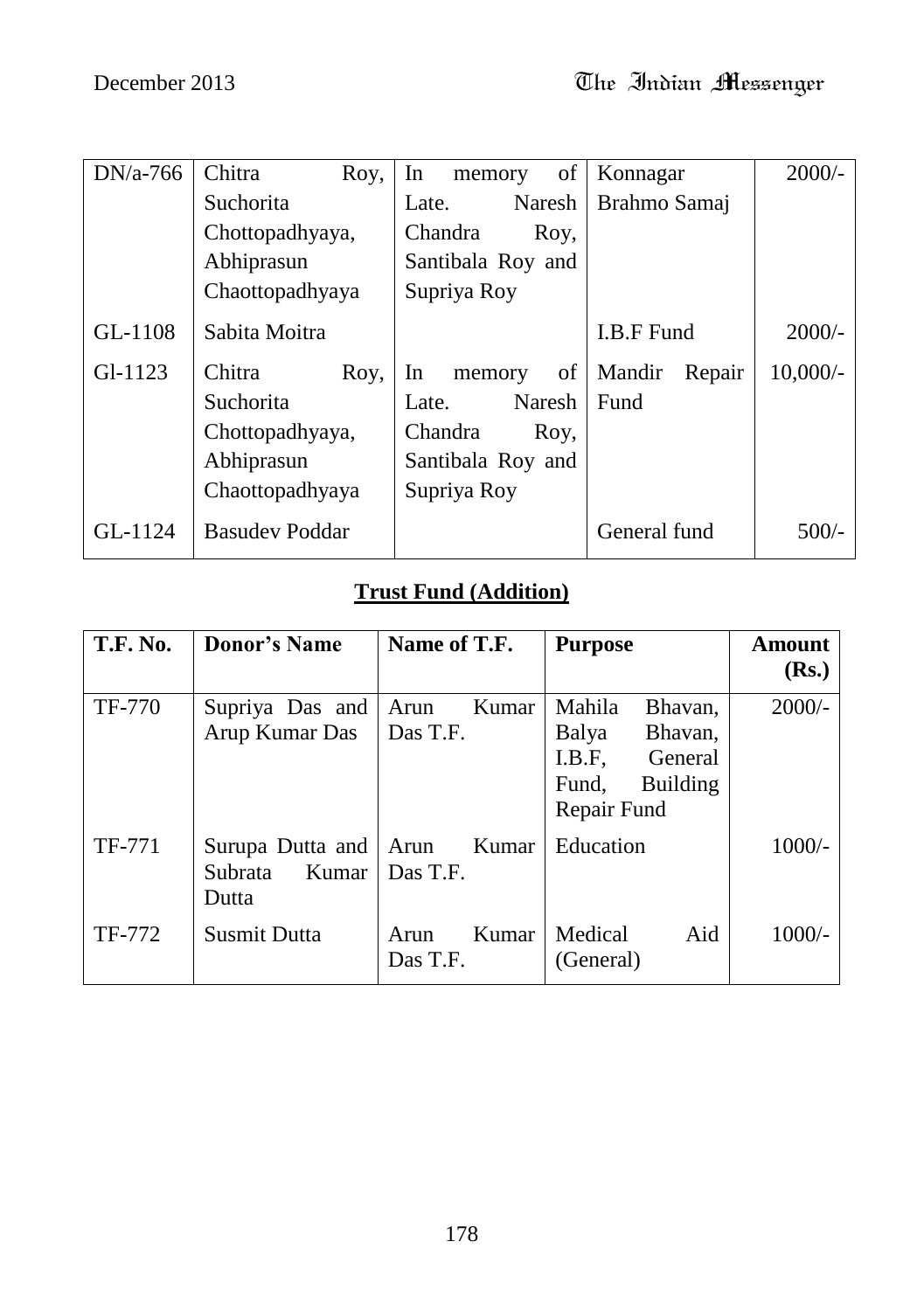#### **SUBSCRIPTION FORM**

I/We wish to subscribe "The Indian Messenger" and agree to abide by your rules and regulations.

Name of the subscriber: **Type of membership :** Individual ( ) / Institutional ( ) **Subscription period :** One Year ( ) / Two Years ( ) **Type of Media** : Print Copy ( ) / Digital Copy ( ) **Name of organization(For Institution):\_\_\_\_\_\_\_\_\_\_\_\_\_\_\_\_\_\_\_\_\_\_\_\_\_\_\_\_\_\_\_\_\_\_\_ Address: \_\_\_\_\_\_\_\_\_\_\_\_\_\_\_\_\_\_\_\_\_\_\_\_\_\_\_\_\_\_\_\_\_\_\_\_\_\_\_\_\_\_\_\_\_\_\_\_\_\_\_\_\_\_\_\_\_\_ \_\_\_\_\_\_\_\_\_\_\_\_\_\_\_\_\_\_\_\_\_\_\_\_\_\_\_\_\_\_\_\_\_\_\_\_\_\_\_\_\_\_\_\_\_\_\_\_\_\_\_\_\_\_\_\_\_\_\_\_\_\_\_\_\_\_\_ Pin Code:\_\_\_\_\_\_\_\_\_\_\_\_\_\_\_District:\_\_\_\_\_\_\_\_\_\_\_\_\_\_\_\_\_\_\_\_\_\_\_\_\_\_\_\_\_\_\_\_\_\_\_\_\_ State:\_\_\_\_\_\_\_\_\_\_\_\_\_\_\_\_\_\_\_\_\_\_\_\_\_\_Country:\_\_\_\_\_\_\_\_\_\_\_\_\_\_\_\_\_\_\_\_\_\_\_\_\_\_\_\_ Email:\_\_\_\_\_\_\_\_\_\_\_\_\_\_\_\_\_\_\_\_\_\_\_\_\_\_\_\_Mobile/Phone:\_\_\_\_\_\_\_\_\_\_\_\_\_\_\_\_\_\_\_\_\_ Amount: (in figures)\_\_\_\_\_\_\_\_\_\_(in words)\_\_\_\_\_\_\_\_\_\_\_\_\_\_\_\_\_\_\_\_\_\_\_\_\_\_\_\_\_\_\_ DD/Cheque No.\_\_\_\_\_\_\_\_\_\_\_\_\_\_\_\_\_\_\_Date:\_\_\_\_\_\_\_\_\_\_\_\_\_\_\_\_\_ Bank Name: DD/Cheque in favor of "Sadharan Brahmo Samaj" Payable at Kolkata**

| Signature:          | Date: | Seal |
|---------------------|-------|------|
| (For Institutions): |       |      |

**-------------------------------------------------** Cut Here **-------------------------------------------------**

| <b>Membership</b> | One year (12 issues) |                     | Two years (24 issues) |                     |
|-------------------|----------------------|---------------------|-----------------------|---------------------|
|                   | <b>Print Copy</b>    | <b>Digital Copy</b> | <b>Print Copy</b>     | <b>Digital Copy</b> |
| Individual        | Rs 200/-             | Rs. 100/-           | Rs 360/-              | Rs. 180/-           |
|                   | & 10 US\$            | & 5 US\$            | & 20 US\$             | & 8 US\$            |
| Institutional     | Rs 240/-             | Rs. 100/-           | Rs 440/-              | Rs. 180/-           |
|                   | & 10 US\$            | & 5 US\$            | & 20 US\$             | & 8 US\$            |

**Kindly correspond to** The Editor, The Indian Messenger Sadharan Brahmo Samaj 211, Bidhan Sarani, Kolkata – 700006, India **Telephone:** (+91) (33) 22412280 **Email:** brahmosamaj.sadharan@gmail.com **Website:** www.thesadharanbrahmosamaj.org

For Institutional Subscribers 2 copies will be send to the same address.<br>Dirital conics will be sent to the saciitational small ID in DDE format. Please Note the above Subscriptions include the postal charges. Digital copies will be sent to the registered email ID in PDF format.